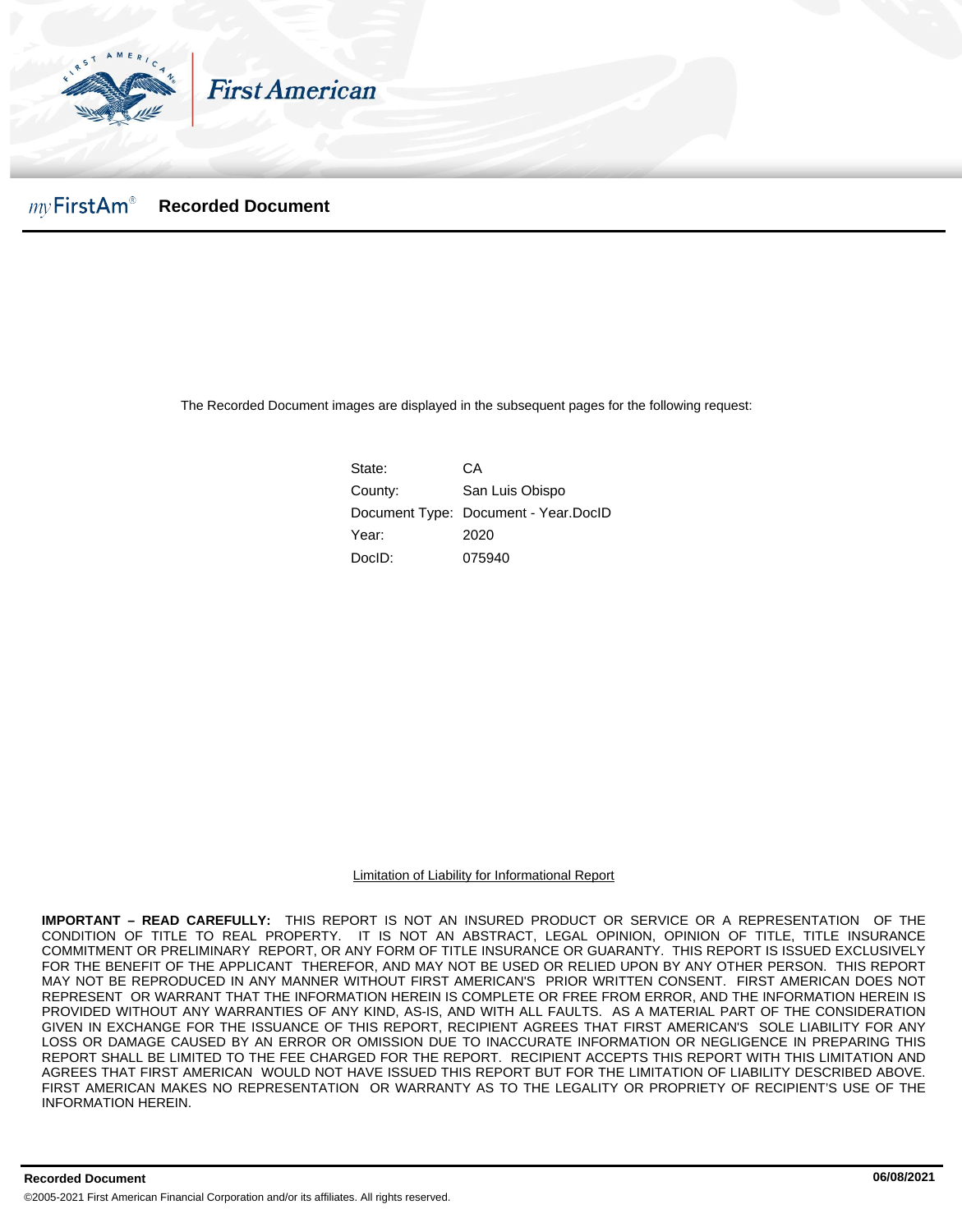

AND WHEN RECORDED MAIL TO:

Clerk of the Board of Supervisors County of San Luis Obispo County Government Center San Luis Obispo, CA 93408

## 20200759 Tommy Gong County Clerk-Recorder spo 22/2020 08:07 AM at the request of: Titles: 1 Pages: 15 \$131.00  $\begin{array}{r} 1.50.00 \\ 3.31.00 \end{array}$ ANS AVAILABLE (ACAR "L'ANGELER")

#### **APN** 044-081-040

# AGRICULTURAL OPEN-SPACE AGREEMENT GRANTING AN OPEN-SPACE EASEMENT TO THE COUNTY OF SAN LUIS OBISPO ON PARCEL 14 OF TRACT 2429

THIS AGREEMENT is made and entered into this  $15<sup>b</sup>$ day of  $Dc$ cenvolat, 2020 by and between Jack Ranch, SLO, LLC, a California limited liability company, hereinafter referred to as "Owner," and the COUNTY OF SAN LUIS OBISPO, a political subdivision of the State of California, hereinafter referred to as "County."

## WITNESSETH:

WHEREAS, Owner is the record owner of certain real property (hereinafter referred to as

"Owner's Property") located in the County of San Luis Obispo, State of California, which is

more particularly described in Exhibit A.

WHEREAS, on August 23, 2018, the County approved Declarants application for a Vesting Tentative Tract Map (Tract 2429) and Conditional Use Permit (S000323U) to establish a Major Agricultural Cluster Subdivision to subdivide an existing 299-acre parcel into 13 residential parcels of approximately one acre each and one agriculture/open space parcel of approximately 285 acres; and

 $\mathbf{1}$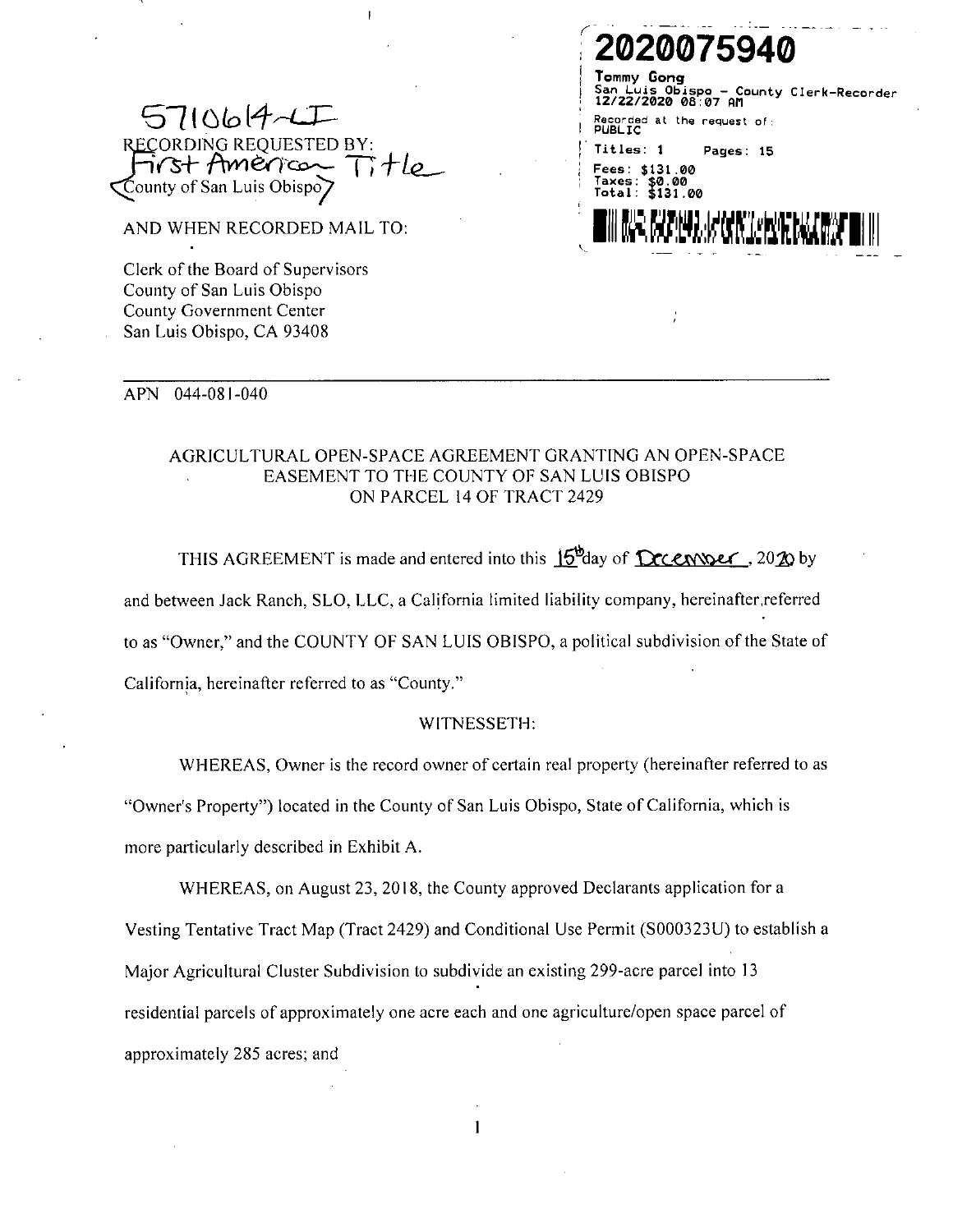WHEREAS, Owner intends that the restrictions contained in this agreement shall apply to those portions of Owner's Property, as more particularly described in Exhibit B (hereinafter) referred to as "Ag Open Space Easement Area"); and

WHEREAS, execution of this agreement by Owner and County, and subsequent performance of its obligations by Owner and his successors in interest, will ensure the protection of agricultural resources within the Ag Open Space Easement Area; and

WHEREAS, the Ag Open Space Easement Area has certain natural scenic beauty and important agricultural conservation values, and both Owner and County desire to preserve and conserve for the public benefit the great natural scenic beauty and existing agricultural resources of said property of the Owner; and

WHEREAS, Owner is willing to grant to County the scenic use, as hereinafter expressed, of the land and thereby protect the present scenic beauty and agricultural resources by the restricted use of the Ag Open Space Easement Area by Owner through the imposition of the conditions hereinafter expressed; and

WHEREAS, both Owner and County intend that the terms, conditions, and restrictions of the ag open-space easement granted in this agreement are in compliance with Government Code sections 51070 through 51097, inclusive, hereinafter referred to as the "Open-Space Easement Act of 1974," so as to be an enforceable restriction under the provisions of Revenue and Taxation Code section 422; and

WHEREAS, Owner has supplied County with a current title company preliminary title report or preliminary subdivision guarantee listing all trust deed beneficiaries and mortgagees, if any, under prior recorded deeds of trust and mortgages on the Ag Open Space Easement Area.

NOW, THEREFORE, in consideration of the premises and in compliance with the provisions of Government Code sections 51070 through 51097, inclusive, and in further

 $\overline{2}$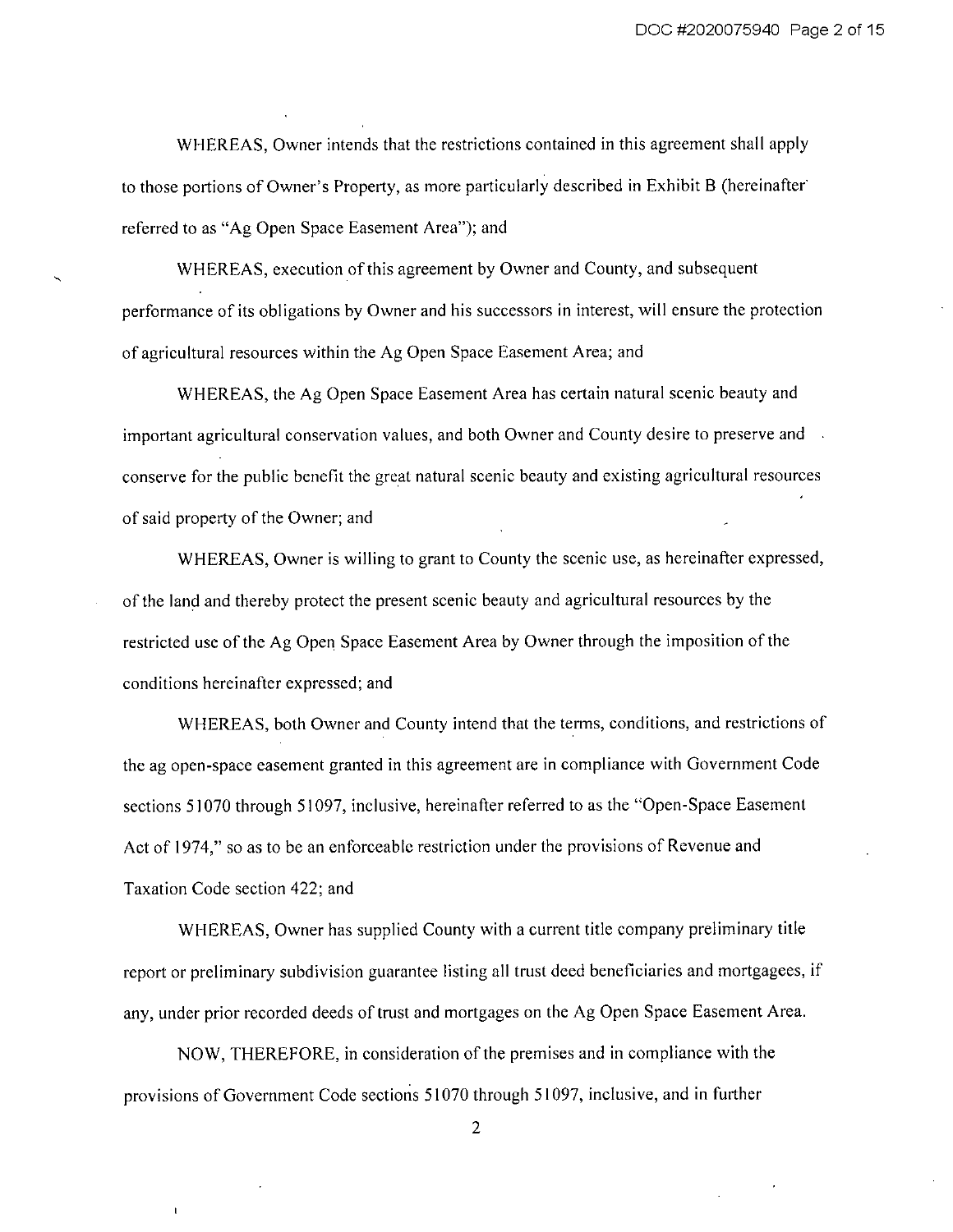consideration of the mutual promises, covenants, and conditions herein contained and the substantial public benefits to be derived therefrom, the parties hereto agree as follows:

1. Grant of open-space easement. Owner hereby grants to County, for the term specified in paragraph 8 below, an ag open-space easement in and to the Ag Open Space Easement Area on Parcel 14 of Tract 2429, and as more particularly described in Exhibit B.

The ag open-space easement granted herein conveys to County an estate and interest in the real property of the nature and character specified in the Open-Space Easement Act of 1974, which is subject to the express conditions and restrictions imposed herein upon the use of the property by Owner. To that end, and for the purpose of accomplishing the intent of the parties hereto, Owner covenants on behalf of himself, his successors and assigns with the County, its successors and assigns to do and refrain from doing, severally and collectively, upon the Ag Open Space Easement, the various acts hereinafter mentioned.

2. Restrictions on use of the Ag Open Space Easement. Except as provided in Section 3, below, Owner and Owner's successors in interest are prohibited from doing the following within the Ag Open Space Easement:

(a) No buildings, structures, or other improvements shall be placed, constructed, or erected upon the Ag Open Space Easement Area.

(b) No advertising of any kind or nature shall be located on or within the Ag Open Space Easement Area, except in connection with agricultural related uses on the subject parcel and for advertising related to the initial sale of the clustered lots created by the approved conditional use permit and final subdivision map referred to above..

(c) Owner shall not plant or permit to be planted any vegetation upon the Ag Open Space Easement Area except for crop production, range land grasses, natural or ornamental

 $\overline{3}$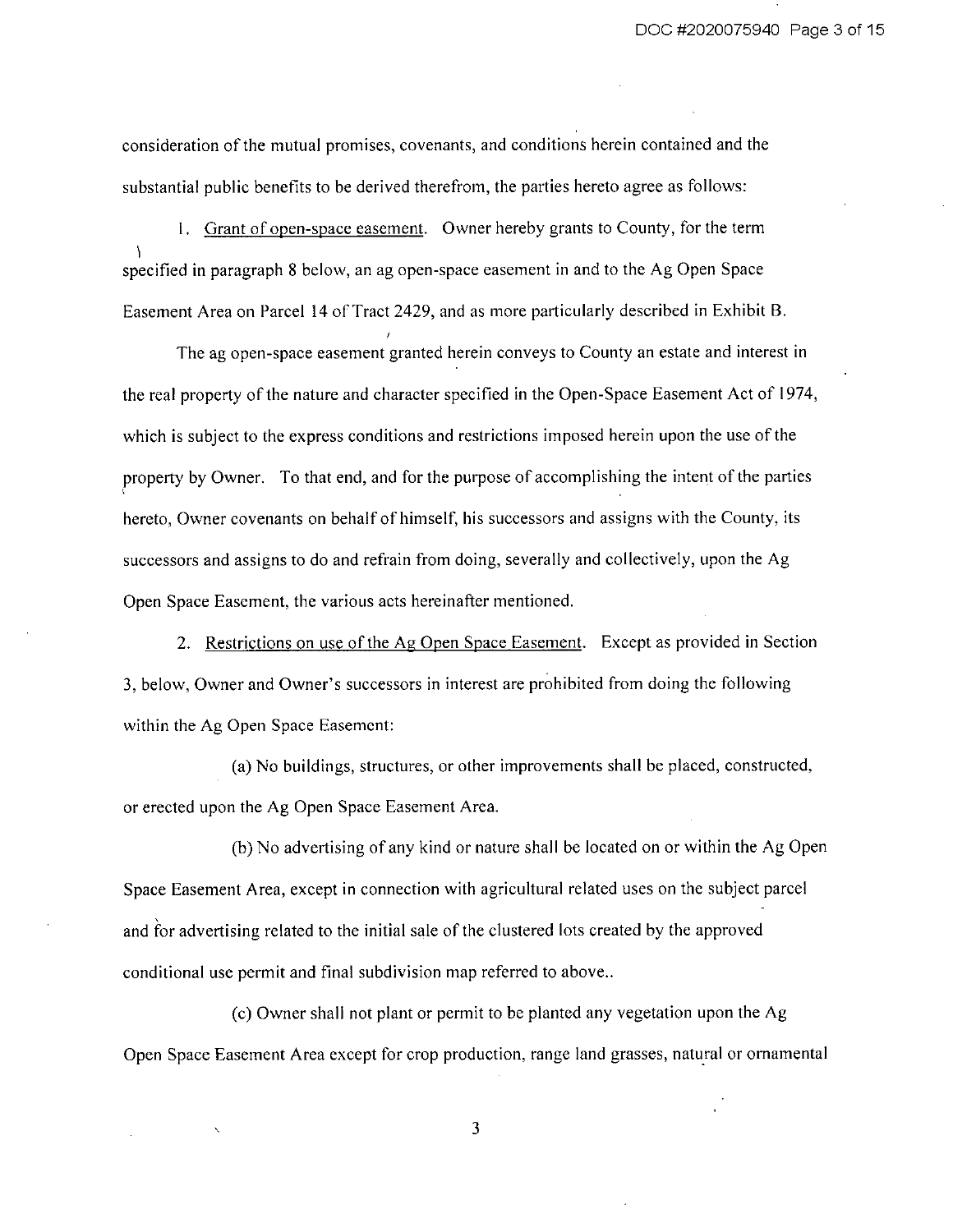landscaping, and as otherwise authorized by the approved development plan and subdivision map referred to above, and as necessary for erosion control.

(d) Except as necessary for the structural and non-structural uses allowed by the version of Land Use Ordinance Section 22.22.150 in effect in 2003, agricultural and agriculturalrelated use of the Ag Open Space Easement Area and for the construction, alteration, relocation, and maintenance of public roads, private access roads, public and private utilities, trails, driveways, or recreational facilities, if any, the general topography of the landscape shall be maintained in its present condition and no grading, excavation, or topographic changes shall be made.

(e) No use of the Ag Open Space Easement Area which will or does materially alter the landscape or other attractive scenic features of the property, other than those specified herein, shall be done or suffered.

(f) Owner shall not extract natural resources from the Ag Open Space Easement Area, except for development of Owner's water rights, including, but on limited to, pumping and extracting of water and installation, maintenance, repair, and replacement of wells, pipelines, and other facilities connected therewith.

(g) Owner shall not cut timber, trees, or other natural growth, except as may be required for agricultural or other permitted use of the Ag Open Space Easement Area and fire protection, thinning, elimination of diseased growth, and similar protective measures.

Except as related to agricultural, incidental visitor uses or recreational  $(h)$ uses, the Owner shall not use the Ag Open Space Easement Area or any portion thereof as a parking lot, storage area, or dump site or otherwise deposit or allow to be deposited on the Ag Open Space Easement Area or any portion thereof, temporarily or otherwise, anything whatsoever which is not indigenous or natural to the Ag Open Space Easement Area.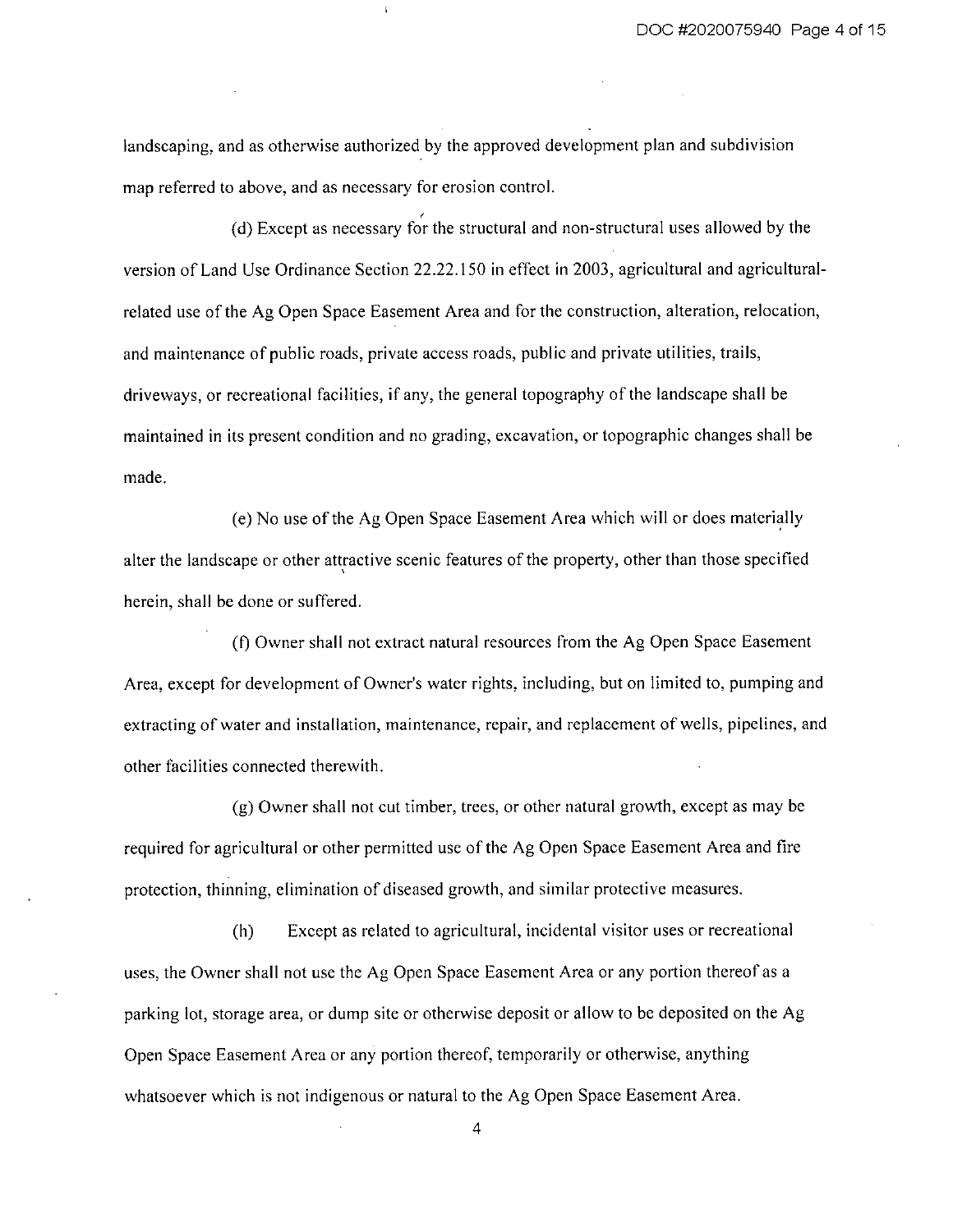(i) Except as related to agricultural, incidental visitor uses or recreational uses, the Owner shall not cover or cause the Ag Open Space Easement Area to be covered in whole or in part with any asphalt, stone, concrete, or other material which does not constitute natural cover for the land nor otherwise disturb the natural cover of the land unless otherwise authorized by the provisions of this agreement.

(i) Except for a resubdivision involving all of this Tract, no land division of a legal lot within the Ag Open Space Easement Area shall occur or be applied for by Owner or his successors in interest, nor shall Owner or his successors in interest otherwise convey (other than under threat of condemnation) a portion of a legal lot within the Ag Open Space Easement Area less than the whole to one or more parties or convey a legal lot within the Ag Open Space Easement Area to two or more parties each of whom acquire title to less than the whole of the legal lot. Any such conveyance or transfer of a legal lot within the Ag Open Space Easement Area or a portion thereof by Owner or his successors in interest shall be considered null and void. Nothing in this Section shall be deemed to limit or eliminate Owner's right to grant easements over the Ag Open Space Easement Area, provided that the easements are consistent with the restrictions and reservations in this agreement.

3. Reservations of use by Owner. Notwithstanding the provisions of paragraph 2 above, the following property rights in the Ag Open Space Easement Area are excepted from this grant and are expressly reserved to Owner:

- The right to maintain all existing private roads, bridges, utilities, trails and i. structures lawfully erected and maintained upon the Subject Property
- ii. The right to construct, develop, and maintain new roads, utilities, structures, and other improvements authorized by the approved conditional use permit and final subdivision map referred to above, or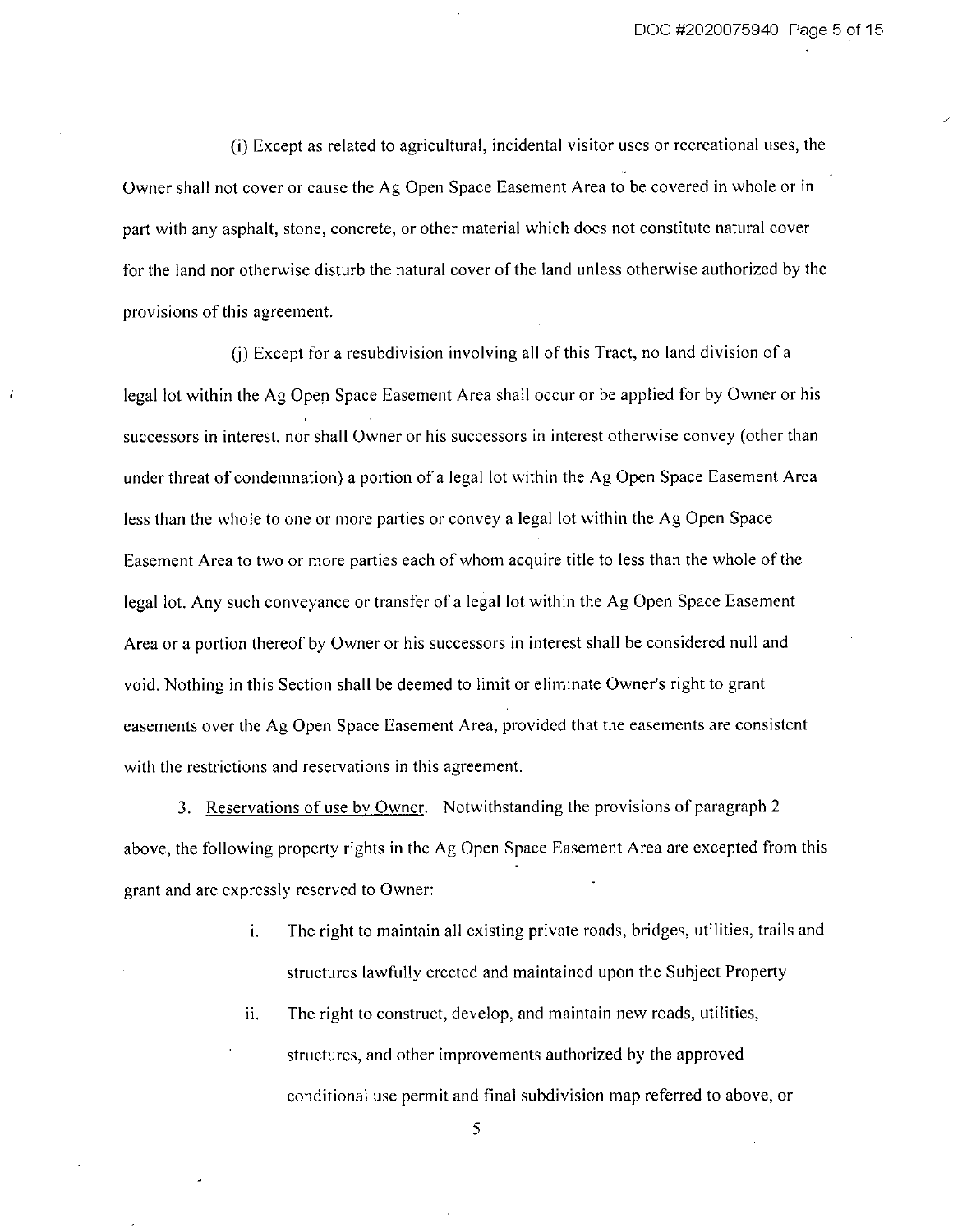required by a public utility, and any amendments or modifications thereto which may be approved by the County.

- iii. The right to construct, develop, and maintain private and public water sources and water system, including water storage tanks, on the Subject Property for the use and benefit of the Subject Property
- iv. The right to undertake any of those uses on the Subject Property as permitted by Section 22.22.150.J.3. and 4 and as amended including:
	- a. Agricultural processing uses and agricultural accessory uses are permitted and may occupy an aggregate area of up to 5.0 acres.
	- b. A ranch headquarters with one primary dwelling, residential accessory uses, an Accessory Dwelling Unit (ADU), and qualifying farm support quarters are permitted and may occupy up to 2.5 acres.
	- c. Crop production and grazing; animal raising and keeping; specialized animal facilities; nursery specialties (nonstructural); range land or wildlife preserves; water storage or recharge; leachfield or spray disposal area; scenic area protection or buffers from hazardous areas; public outdoor recreation uses on non-prime lands; or other similar open space uses; and roads/turnarounds directly serving the agricultural use.
	- d. Renewable energy facilities generating energy for on-site use may be allowed on up to 3 acres or 25 percent of the open space area, whichever is smaller, subject to the requirements in Chapter 22.32 (Energy-Generating Facilities).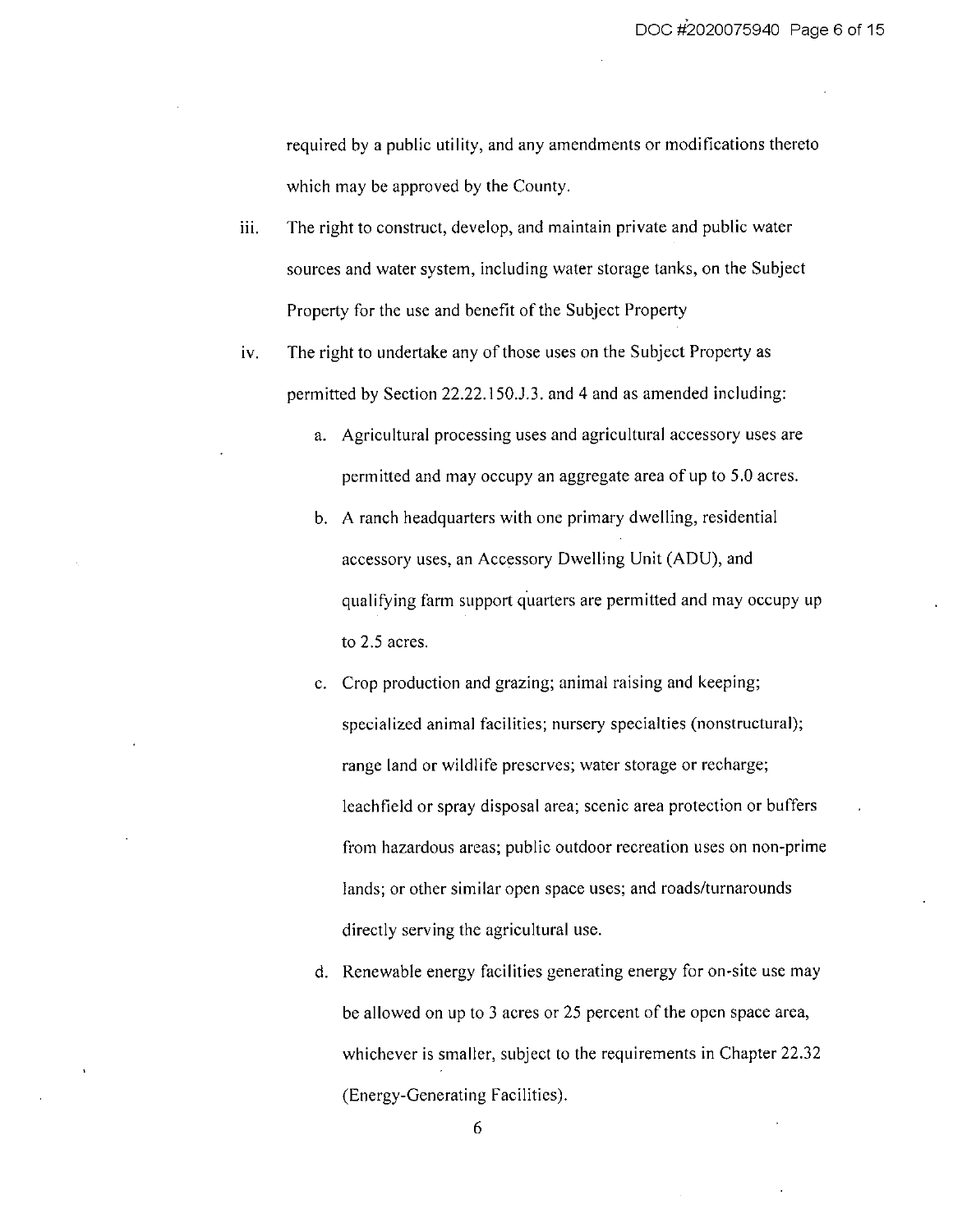Communications facilities including satellite dish, public safety repeaters,  $V_{\bullet}$ cell tower as overwise authorized by law.

4. Compliance with County regulations. Land uses permitted or reserved to Owner in this agreement are subject to and require compliance with all applicable County ordinances and regulations, including those regulating land use.

5. Construction of improvements. Owner shall not construct or permit the construction of any improvements on the Ag Open Space Easement Area except as expressly reserved herein or as authorized in the Open-Space Easement Act of 1974. Provided, however, nothing contained in this agreement shall prohibit the construction of either public service facilities installed for the benefit of the Ag Open Space Easement Area or public service facilities installed pursuant to an authorization of the Board of Supervisors of the County or the Public Utilities Commission.

6. No authorization for public trespass. The grant of easement contained herein and its acceptance by the County of San Luis Obispo does not authorize and is not to be construed as authorizing the public or any member thereof to trespass upon or use all or any portion of the Ag Open Space Easement Area or as granting to the public or any member thereof any tangible rights in or to the Ag Open Space Easement Area or the right to go upon or use or utilize the Open Space Easement Area in any manner whatsoever. It is understood that the purpose of this agreement is solely to restrict the uses to which the Ag Open Space Easement Area may be put so that it may be kept as near as possible in its natural condition for the benefit of the public by preserving existing cultural resources.

7. Effect on prior easements. Nothing contained in this agreement shall limit or affect any easements that are of record and that have been heretofore granted by Owner on, over, under, or across the Ag Open Space Easement Area or any portion thereof.

 $\overline{7}$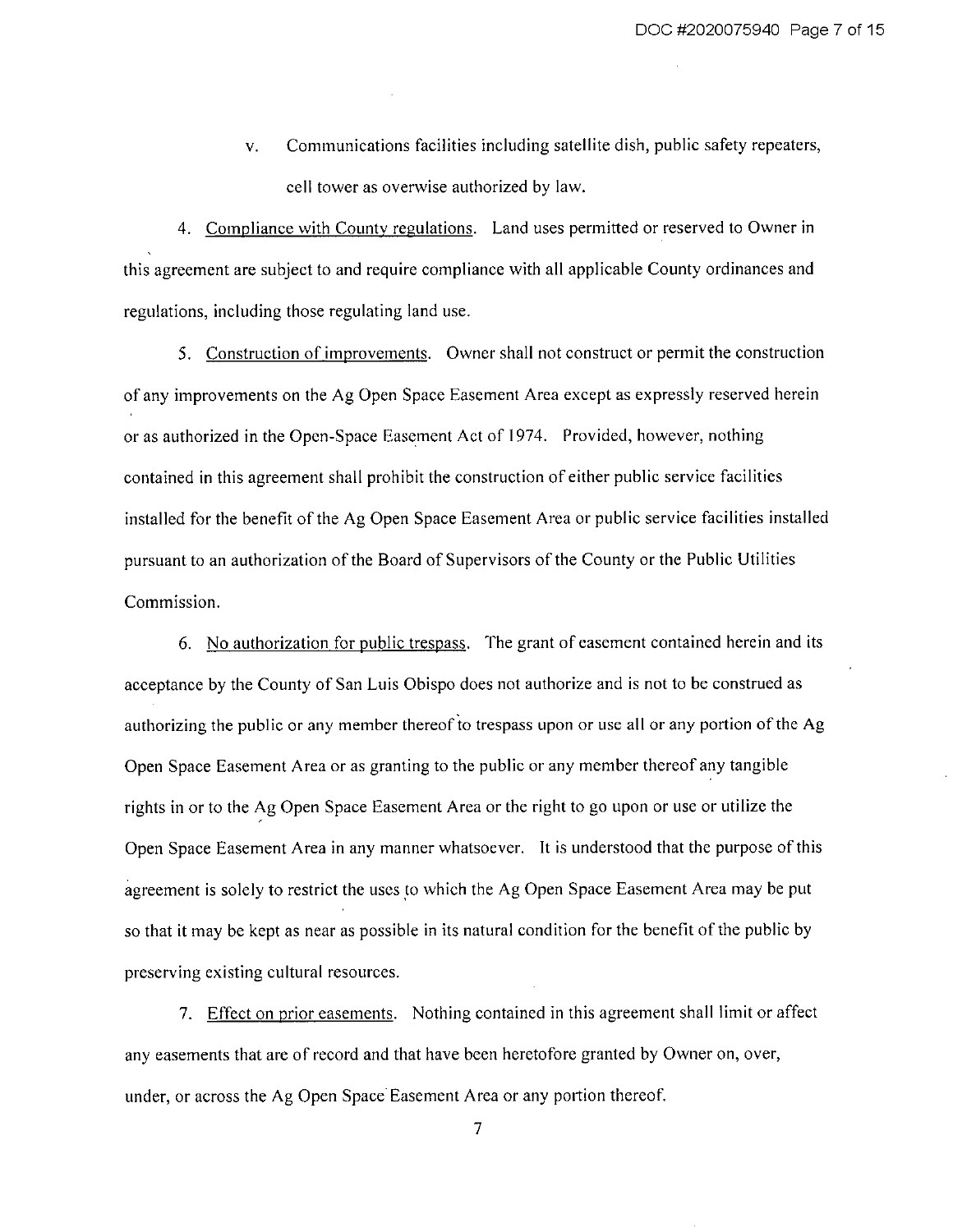8. Duration of easement. The grant of easement to County contained in this agreement shall be effective when it has been approved and accepted by resolution of the Board of Supervisors in the manner required by law, and it shall remain in effect in perpetuity unless abandoned or otherwise terminated by the Board of Supervisors in accordance with the provisions of the Open-Space Easement Act of 1974.

9. Enforceable restriction. Upon acceptance of the ag open-space easement granted herein, the Ag Open Space Easement Area shall be deemed to be "enforceably restricted" within the meaning of section 422 of the Revenue and Taxation Code and section 8 of Article XIII of the Constitution of the State of California.

10. Binding on successors in interest. This agreement shall be deemed an equitable servitude and a covenant running with the land described herein and shall be binding on the parties hereto and their heirs, assigns, and successors in interest. Any conveyance, transfer, or sale made by Owner of said property or any portion thereof shall be deemed to incorporate by reference, and be subject to, each of the provisions of this agreement.

11. Effect of waiver. County's waiver of the breach of any one term, covenant, or provision of this agreement shall not be a waiver of a subsequent breach of the same term, covenant, or provision of this agreement or of the breach of any other term, covenant, or provision of this agreement.

12. Judicial enforcement. Enforcement shall be by proceeding at law or in equity, either to restrain a violation or an attempted violation or by suit to recover damages against any person or persons violating or attempting to violate any covenant or restriction contained herein.

13. Law governing and venue. This agreement has been executed and delivered in, and shall be interpreted, construed, and enforced pursuant to and in accordance with the laws of the State of California. All duties and obligations of the parties created hereunder are performable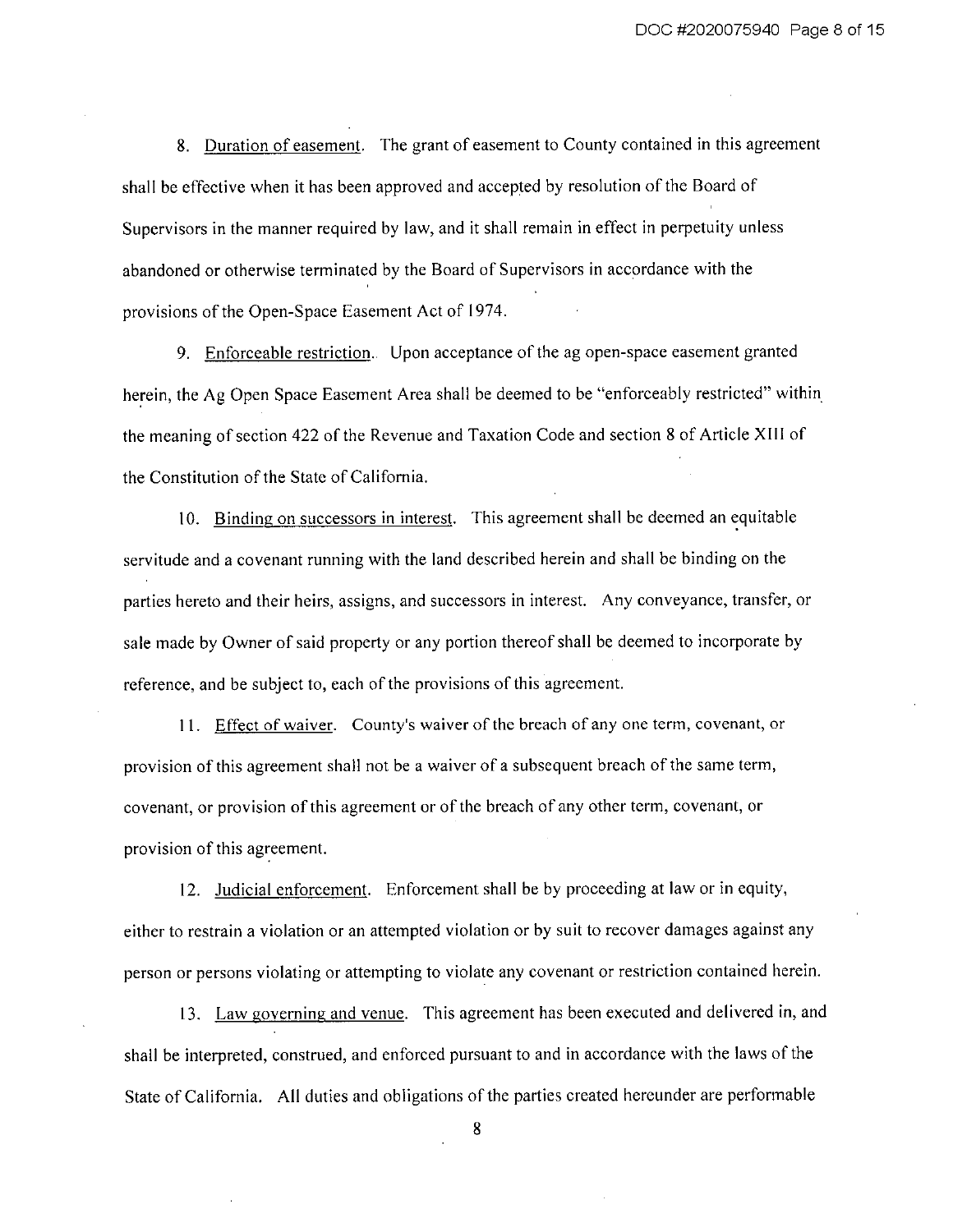in the County of San Luis Obispo, and such County shall be that venue for any action, or proceeding that may be brought, or arise out of, in connection with or by reason of this agreement.

14. Enforceability. If any term, covenant, condition, or provision of this agreement is held by a court of competent jurisdiction to be invalid, void, or unenforceable, the remainder of the provisions hereof shall remain in full force and effect and shall in no way be affected, impaired, or invalidated thereby.

15. Notices. Unless otherwise provided, all notices herein required shall be in writing, and delivered in person or sent by United States first class mail, postage prepaid. Notices required to be given to County shall be addressed as follows: Director of Planning and Building, County of San Luis Obispo, 976 Osos Street, Rm. 300, California 93408. Notices required to be given to Owner shall be addressed as follows: John Wilson 1326 Chorro Street, San Luis Obispo, CA 93401.

Provided that any party may change such address by notice in writing to the other party, and thereafter notices shall be addressed and transmitted to the new address.

16. Agreement to be recorded. Owner and County intend and consent to the recordation of this agreement in the office of the County Recorder of the County of San Luis Obispo, and such recordation of this agreement shall serve as constructive notice of the obligations contained herein to be performed by the Owner and the successors in interest to all or any portion of Owner's Property.

17 Attorney's Fees. In the event of any litigation between the parties based upon or arising out of this agreement the prevailing party shall be entitled to recover its reasonable attorney's fees, court costs, and litigation expenses.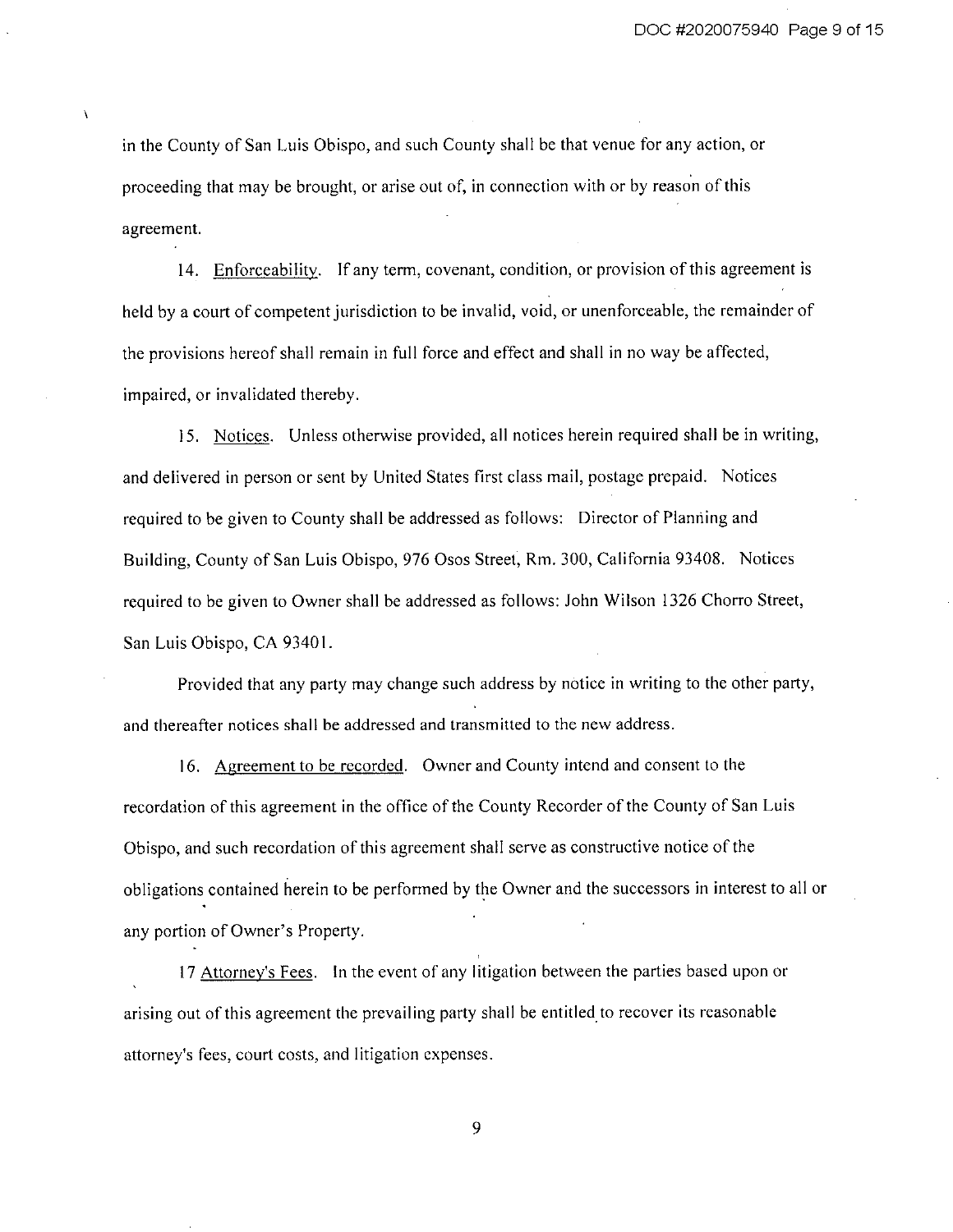18. Entire Agreement. This Agreement constitutes the entire understanding of the parties respecting the subject matter hereof and supersedes any prior understandings whether oral or written respecting the subject matter hereof. This Agreement may not be amended except in writing signed by the parties.

IN WITNESS WHEREOF, the parties hereto have executed this agreement as of the day and year first above written.

**OWNER** Jack Ranch, SLO, LLC a Californiallimited liability company  $By:$ **SHAGE?** Its:

COUNTY OF SAN LUIS OBISPO

Synn Complex  $By:$ Chairperson of the Board of Supervisors

ATTEST:



 $10<sup>10</sup>$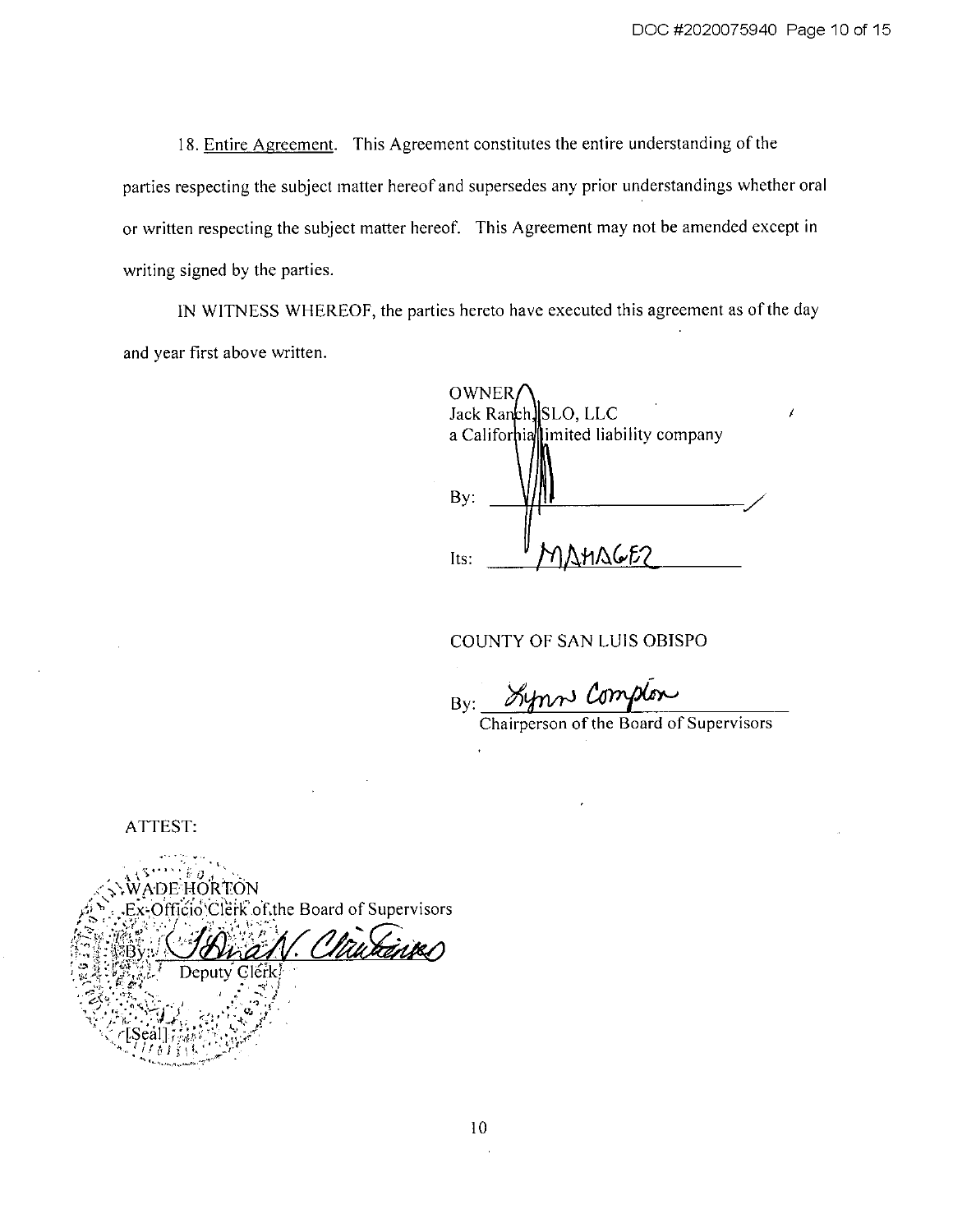# **CALIFORNIA NOTARY ACKNOWLEDGEMENT**

A notary public or other officer completing this certificate verifies only the identity of the individual who signed the document to which this certificate is attached, and not the truthfulness, accuracy, or validity of that document.

State of California County of San Luis Obispo

On December 15, 2020 before me, T'Ana Christiansen, Deputy Clerk

(Insert the name and title of the officer)

personally appeared Lynn Compton who proved to me on the basis of satisfactory evidence to be the person(s) whose name(s) is/are subscribed to the within instrument and acknowledged to me that he/she/they executed the same in his/her/their authorized capacity(ies), and that by his/her/their signature(s) on the instrument the person(s) or the entity upon behalf of which the person(s) acted, executed the instrument.

I certify under PENALTY OF PERJURY under the laws of the State of California that the foregoing

paragraph is true and correct.

WITNESS my hand and official seal.

**WADE HORTON** 

Ex-Officio Clerk of the Board of Supervisors

Signature

Deputy Clerk

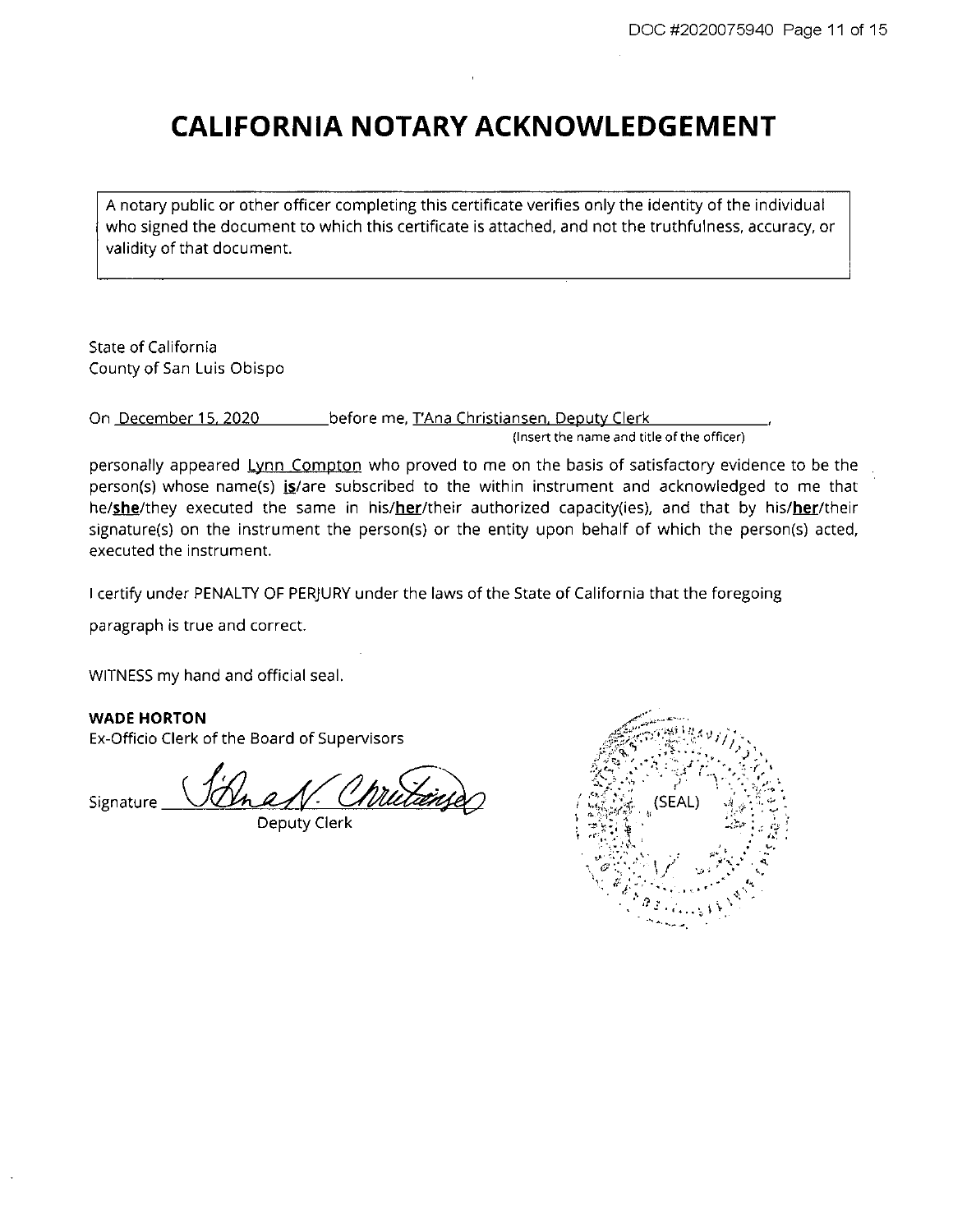APPROVED AS TO FORM AND LEGAL EFFECT:

RITA L. NEAL County Counsel

By: Counse

Dated: 10.7.20

 $\cdot$ 

LEGAL DESCRIPTION APPROVED AS TO FORM:

EDWARD M. READING County Surveyor

 $\angle$  ps  $\mu$  $By: 20$ 

Dated: October 7, 2020

 $\,$  1

[NOTE: This Ag Open-Space Agreement will be recorded. All signatures to this agreement must be acknowledged by a notary.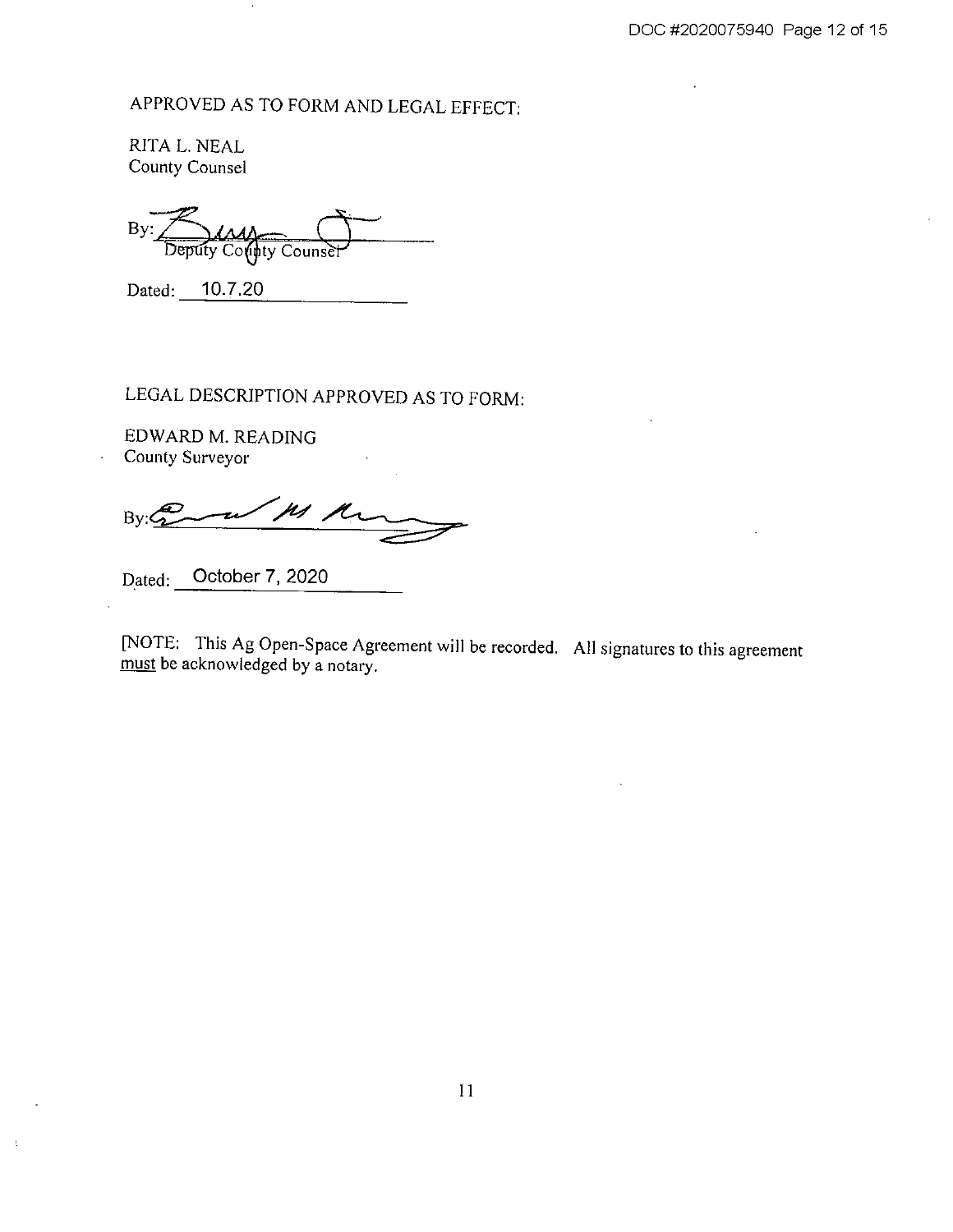# **EXHIBIT A LEGAL DESCRIPTION OF OWNER'S PROPERTY**

Real property in the unincorporated area of the County of San Luis Obispo, State of California, described as follows:

Lots 1-14 of Tract 2429, in the unincorporated area of the County of San Luis Obispo. State of California, according to the map recorded on  $12/22$ ,  $202$  in Book $\frac{10}{2}$ ,  $20\frac{1}{2}$  age  $\frac{3}{2}$  of Maps, in the Offic

APN: 044-081-040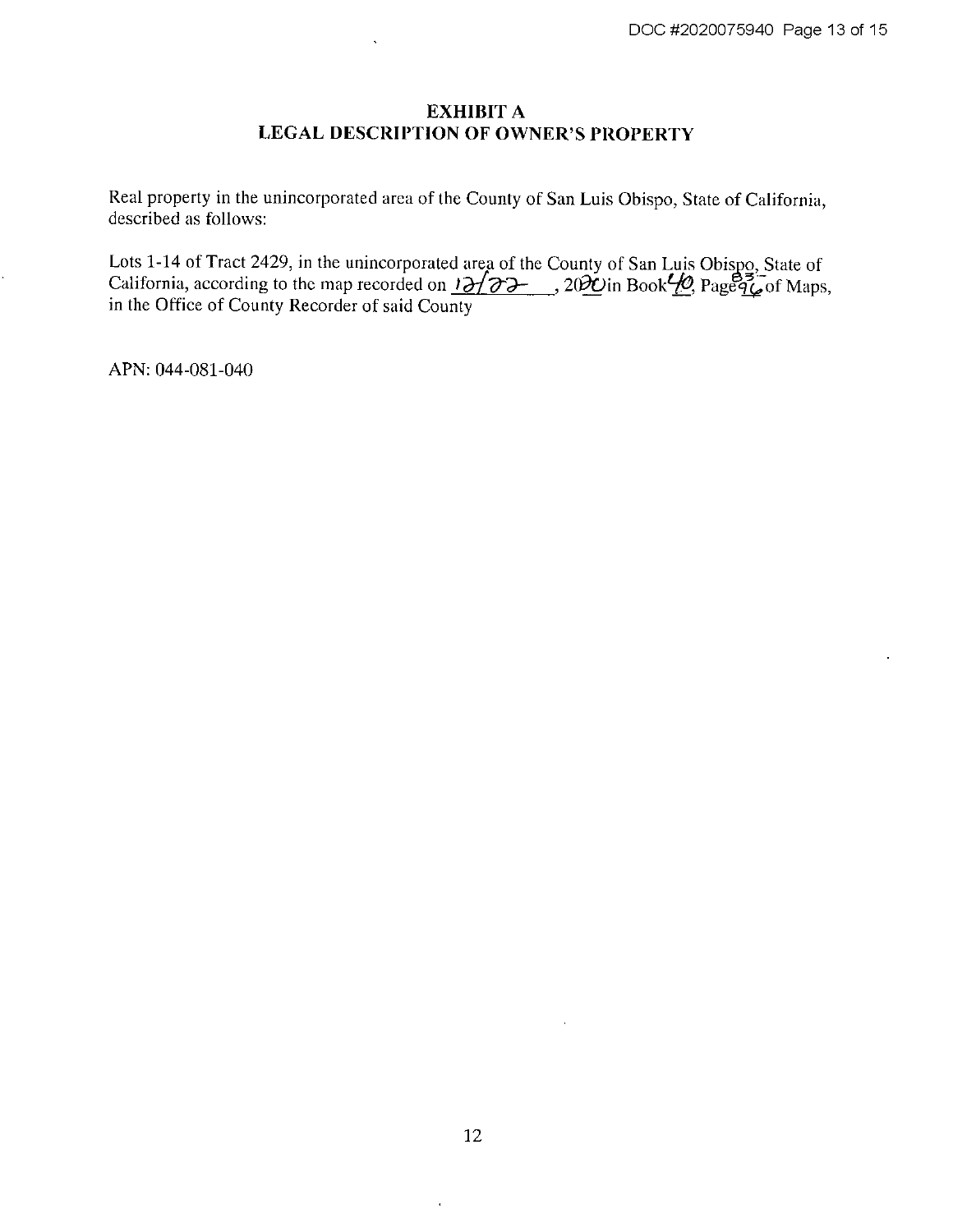# **EXHIBIT B** LEGAL DESCRIPTION OF AG OPEN SPACE EASEMENT AREA

Lot 14 of Tract 2429, in the unincorporated area of the County of San Luis Obispo, State of California, according to the map recorded on  $\overline{107}/\overline{00}$ . 2020 in Book $\overline{40}$ , Page  $\overline{44}$  of Maps, in the Office of C

 $\sim$